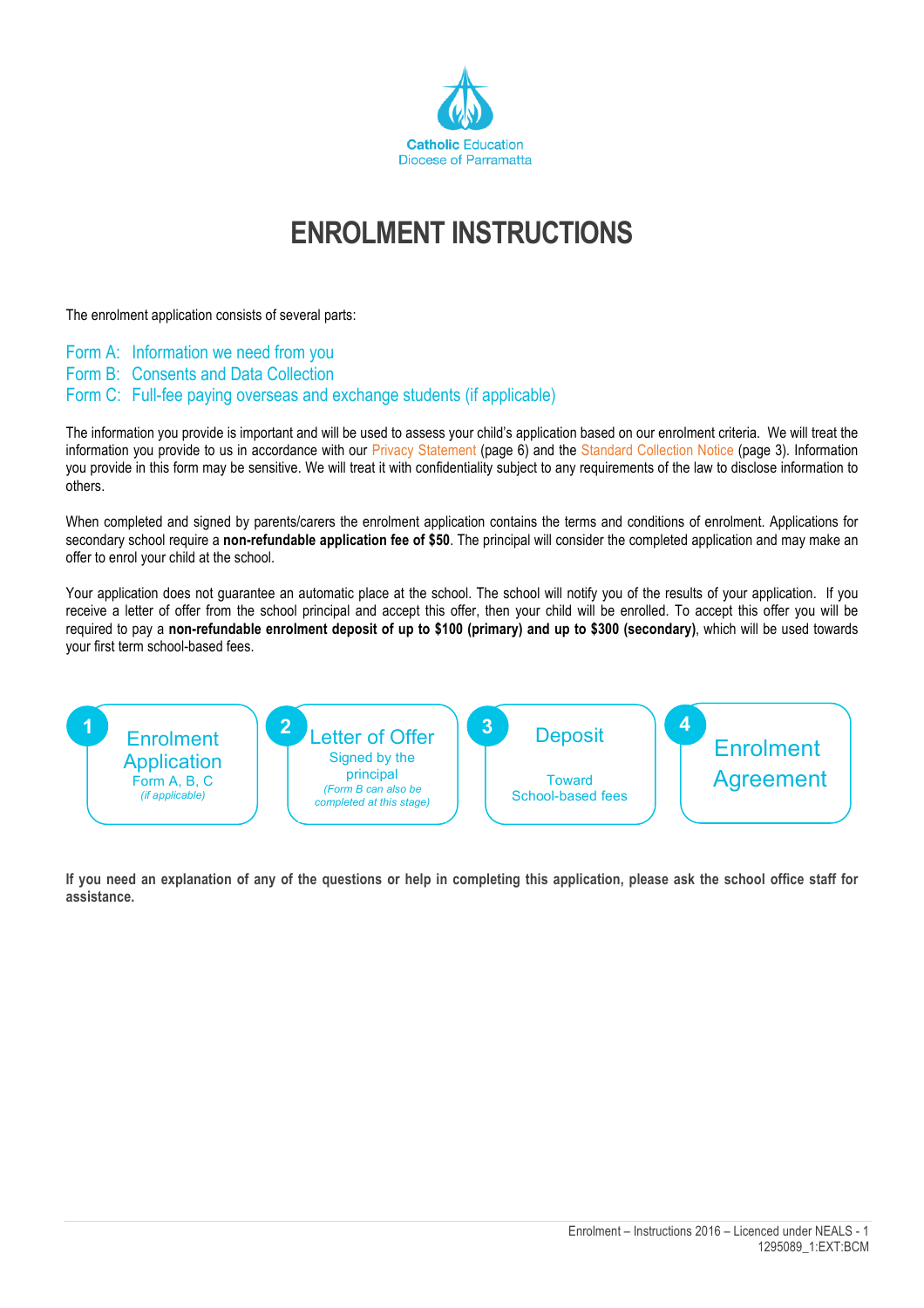## **Checklist of Required Student Documents for Parents and Principal**

*The following documents are required as part of the enrolment application. A COPY of the original documents must be provided with this completed enrolment form. The original documents must be sighted by the school at the enrolment interview or as arranged.*

## **FORM A**

| <b>Document Name</b>                                                                                                    | <b>Parent Checklist</b><br>To be submitted with | <b>Parent Checklist</b>                          | <b>School Use Only</b>                   |
|-------------------------------------------------------------------------------------------------------------------------|-------------------------------------------------|--------------------------------------------------|------------------------------------------|
|                                                                                                                         | <b>Enrolment Application</b>                    | To be presented at<br><b>Enrolment Interview</b> | Staff signature for<br>documents sighted |
| Passport size photograph of student                                                                                     | Original                                        | N/A                                              |                                          |
| Proof of residential address (e.g. council rates notice, current<br>driver's licence)                                   | Copy                                            | Original                                         |                                          |
| <b>Birth Certificate</b>                                                                                                | Copy                                            | Original                                         |                                          |
| Citizenship/Residency/Visa (country of birth other than<br>Australia)                                                   | Copy                                            | Original                                         |                                          |
| Parent and Child Passport and Visa (if student is not<br>Australian)                                                    | Copy                                            | Original                                         |                                          |
| Latest school report from previous school                                                                               | Copy                                            | Original                                         |                                          |
| NAPLAN results (Years 3, 5, 7, 9 only)                                                                                  | Copy                                            | Original                                         |                                          |
| Sacrament certificates (Baptism and Confirmation if<br>applicable)                                                      | Copy                                            | Original                                         |                                          |
| <b>Immunisation Certificates</b>                                                                                        | Copy                                            | Original                                         |                                          |
| Special needs and assessments reports for speech, hearing,<br>cognitive, occupational therapy or others (if applicable) | Copy                                            | Original                                         |                                          |
| Medical Action Plan e.g. Asthma, Anaphylaxis (if applicable)                                                            | Copy                                            | Original                                         |                                          |
| Medical Plan e.g. Mental Health plan, Medication plan (if<br>applicable)                                                | Copy                                            | Original                                         |                                          |
| Family Court Orders / Parenting Agreements / AVO/DVO<br>relevant to student (if applicable)                             | Copy                                            | Original                                         |                                          |
| Term & Conditions                                                                                                       | Original                                        | N/A                                              |                                          |

## **FORM B – Can be completed with Form A or on acceptance of enrolment**

| <b>Document Name</b>          | <b>Parent Checklist</b> | <b>School Use Only</b>                |  |
|-------------------------------|-------------------------|---------------------------------------|--|
|                               |                         | Staff signature for documents sighted |  |
| Medical Consent Form          | Original form           |                                       |  |
| Raffle Ticket Consent Form    | Original form           |                                       |  |
| <b>Photo Consent Form</b>     | Original form           |                                       |  |
| National Data Collection Form | Original form           |                                       |  |

#### **FORM C – For Overseas students (if applicable)**

| <b>Document Name</b>  | <b>Parent Checklist</b><br>To be submitted with<br><b>Enrolment Application</b> | <b>School Use Only</b><br>Staff signature for documents sighted |
|-----------------------|---------------------------------------------------------------------------------|-----------------------------------------------------------------|
| Addendum to Enrolment | Original form                                                                   |                                                                 |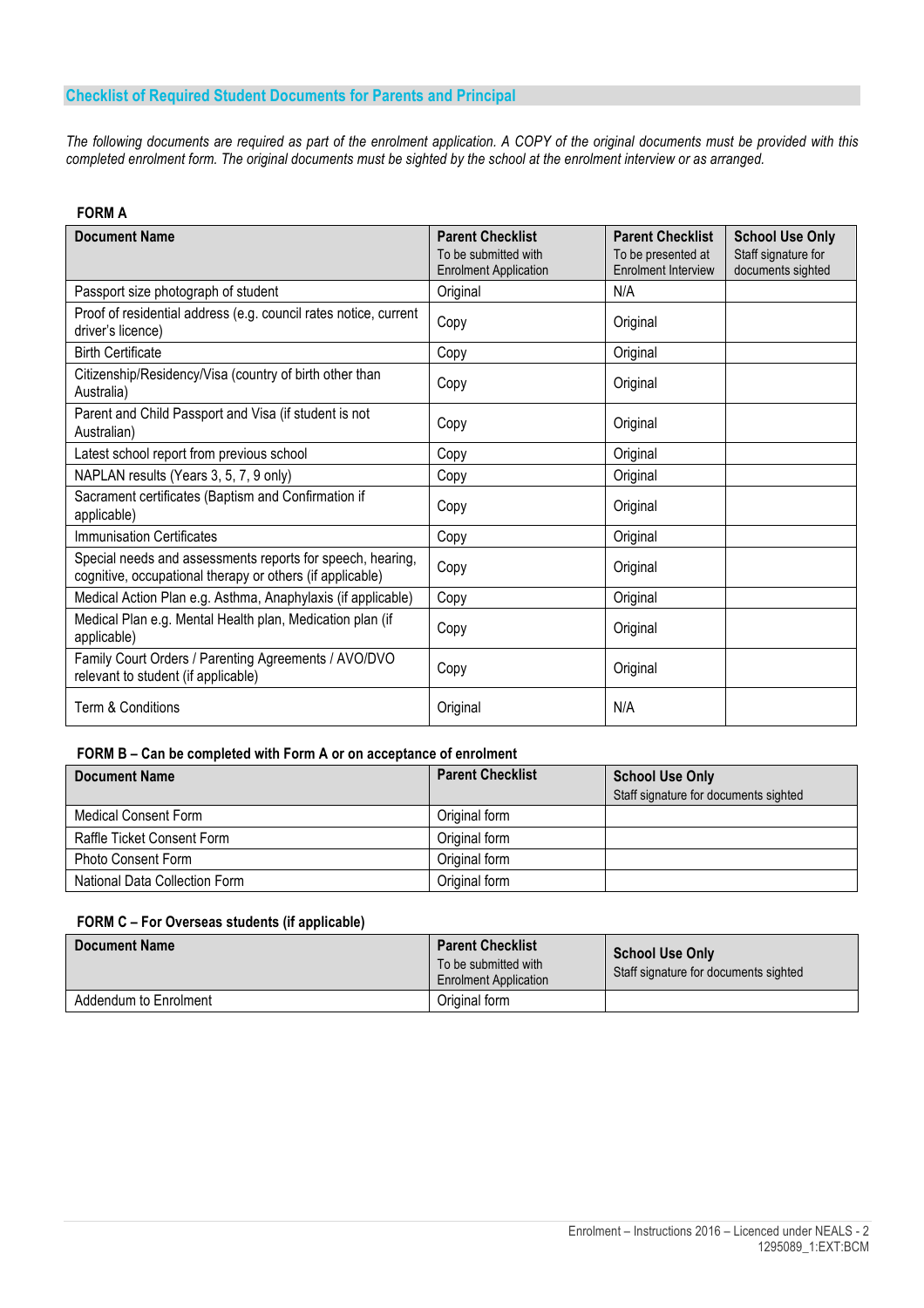#### **Standard collection notice**

- 1. CEDP (through our schools, Catholic Early Learning Centres (**CELCs**), Catholic Out of School Hours Care services (**COSHCs**) and offices) collects personal information, including sensitive information about students in our schools, children in our care (together '**Students'**) and their parent/s, carer/s or guardian/s ('**Parents**') before and during the course of a Student's enrolment. The primary purpose of collecting this information is to enable us to provide schooling and care for our Students.
- 2. Some of the information we collect is to satisfy our legal obligations, particularly to enable our schools, COSHC, CELC and offices to discharge their duty of care.
- 3. Certain laws governing or relating to the operation of schools and childcare require that certain information is collected and disclosed. These include the Education Act and Public Health and Child Protection laws.
- 4. Health information about Students is sensitive information under the Privacy Act. We may request medical reports about Students from time to time. If we do not obtain the information we may not be able to enrol or continue the enrolment of the Student.
- 5. We may from time to time disclose personal information (including sensitive information) to others for administrative, care and educational purposes. This includes to other schools, government departments, government agencies, statutory boards, the Catholic Education Office Diocese of Parramatta, the Catholic Education Commission, your local diocese and the parish. We may also disclose your personal information (including sensitive information) to government authorities such as the NSW Board of Studies, the Australian Curriculum, Assessment and Reporting Authority (ACARA), medical practitioners and people providing services to us, including specialist visiting teachers, sports coaches, volunteers and counsellors.
- 6. In addition to the agencies and purposes cited at five (5) above, personal information relating to Students and Parents may also be made available, in accordance with Australian Government requirements, to ACARA for the purpose of publishing certain school information relating to the circumstances of Parents and Students on the MySchool website. The information published on the MySchool website is aggregated information and will not identify the Parent or Student.
- 7. Personal information collected from Students is regularly disclosed to their Parents. On occasions, information such as academic and sporting achievements, student activities and other news is published in School newsletters, our magazines, posters and websites.
- 8. At certain times throughout the year, our students may have the opportunity to be photographed or filmed for our school publications, such as the school's newsletter or a website and social media, or to promote the school in newspapers and other media (including third party websites). Catholic Education Diocese of Parramatta (CEDP) may also wish to use student images, audio or material created by students' (Works) in print and online promotional, marketing, media and educational materials. CEDP seeks your consent to use your child's image/audio and his/her Works for the above purposes. Parental permission will be collected annually.
- 9. Our Privacy Statement sets out how you may access and seek correction of your personal information and how Parents may access and seek correction of personal information collected about their child. However, there will be occasions when access is denied. Such occasions would include where access would have an unreasonable impact on the privacy of others, where access may result in a breach of our schools', CELCs', COSHCs' or offices' duty of care to the Student, or where Students have provided information in confidence.
- 10. Our Privacy Statement also sets out how you may complain about a breach of privacy and how we will deal with such a complaint. Our Privacy - Statement is available in Policy Central at http://www.parra.catholic.edu.au/privacy and at the end of this form.
- 11. As you may know, we may from time to time engage in fundraising activities. Information received from you may be used to make an appeal to you. It may also be disclosed to organisations that assist in our fundraising activities solely for that purpose. We will not disclose your personal information to third parties for their own marketing purposes without your consent.
- 12. We may include your contact details in a class list and our schools, COSHCs, CELCs and office directories.
- 13. If you provide us with the personal information of others, such as doctors' or emergency contacts, we encourage you to inform them that you are disclosing that information to us and why, that they can access that information if they wish and that we do not usually disclose the information to third parties.
- 14. We may use service providers who provide certain services to us and our staff and Students, including data storage and contemporary online teaching tools. We may provide your personal information to such service providers in connection with the provision of these services. Such service providers may store, or process, data outside Australia, including in the United States, Singapore, Ireland and possibly other countries. We endeavour to find where these providers store their data and update this collection notice as such information becomes available to us. In addition, our email service provider may store and process emails in the United States or in any other country utilised by Google.
- 15. You may obtain further information from the following:
	- For our schools: the school principal
	- For our CELCs: the CELC director
	- For our COSHCs: the COSHC supervisor
	- For our offices: Privacy Officer T: 9840 5600
		- Catholic Education Diocese of Parramatta Locked Bag 4 North Parramatta NSW 1750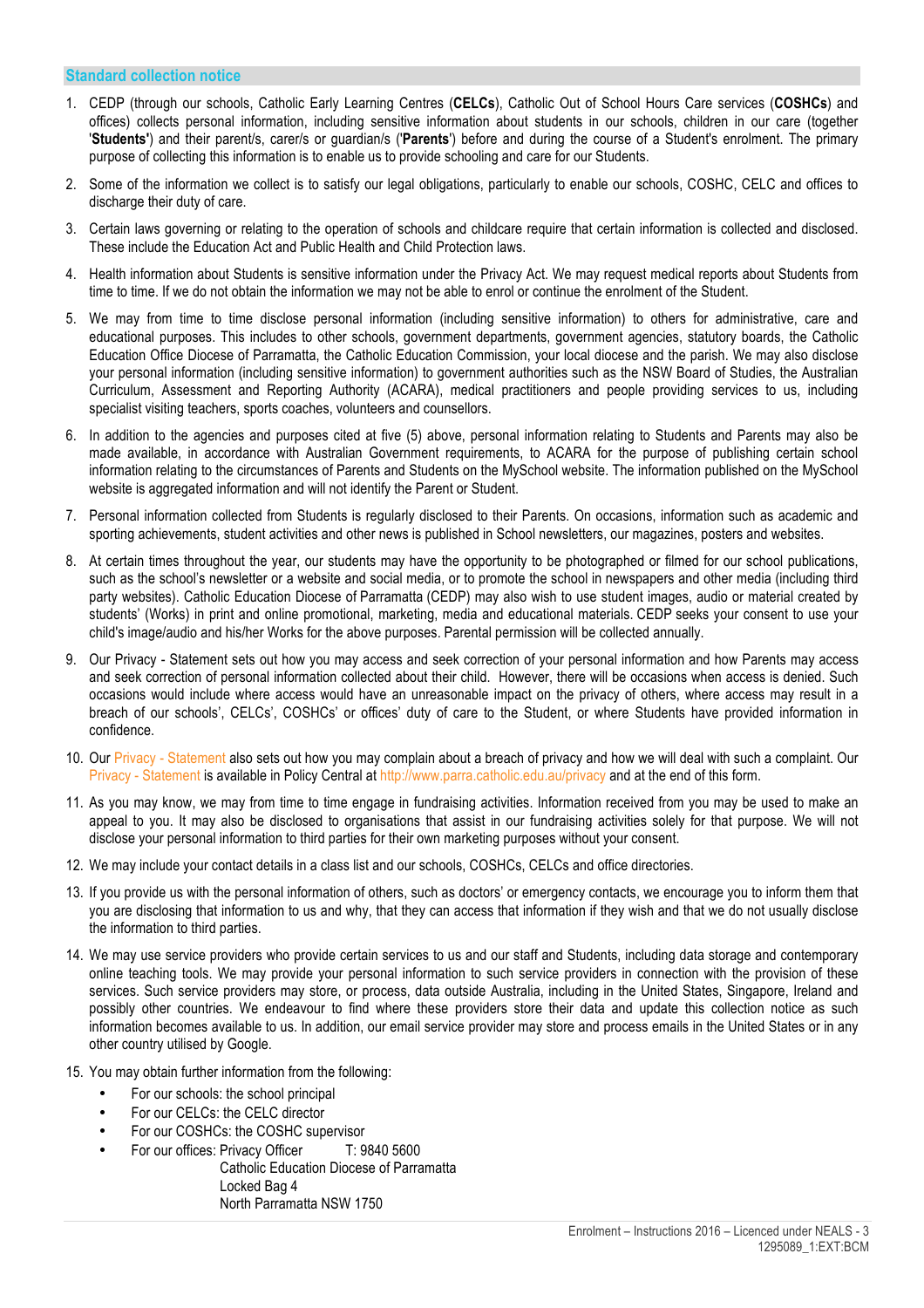#### **Catholic Education Diocese of Parramatta policies**

Our Catholic learning community has in place a range of policies that set our direction and address the rights and responsibilities of its members. Our policies are available via www.parra.catholic.edu.au. Alternatively please ask school staff for assistance. We recommend that you familiarise yourself with the following:

- **Enrolment Policy**
- Enrolment Procedures
- Student Attendance Exemption Guidelines
- **Student Anti-bullying Policy**
- Responsible Use of ICT and Social Media Student Guidelines
- Complaint Handling Procedures and Guidelines
- Countering Discrimination, Harassment and Bullying Procedures and Guidelines
- Procedural Fairness Guidelines

#### **School fees**

School fees are determined annually by CEDP and schools. School fees comprise:

- annual diocesan tuition fees billed in Terms 1, 2 and 3
- annual diocesan building levy billed in Terms 1, 2 and 3
- diocesan temporary residents education fees (if applicable)
- school-based fees which are set and advised by schools individually

Information about diocesan tuition fee, building levy and Sibling Discount Policy are available on the system website http://www.parra.catholic.edu.au/school-fees and are subject to variation and updates.

School fees are billed in Terms 1, 2 and 3. All school fees must be paid within 28 days of the invoice date unless a payment arrangement is agreed to by the school in writing prior to the payment due date. If parents/carers experience difficulties in meeting payments within 28 days of the invoice date they must make special arrangements for a payment plan with the school. Parents/carers are jointly and severally responsible for the payment of fees.

School based fees for items such as camps, excursions, materials or technology may be charged to a student's account or may be payable when they fall due at various times throughout the year.

A pro-rata fee based on weeks enrolled for the year is payable for enrolments commencing part way during term. If a student leaves the school during a term, no refund will be made in respect of the remaining portion of that term unless a full term's notice in writing is given to the principal before removal of the student from school. This requirement of one term's notice also applies if seeking a refund due to withdrawal of the student from an extra subject.

For overseas students eligibility and fees are contingent on the visa status, as indicated by the visa sub-class. Parents must advise the principal of changes to their visa status and sub-class as changes to a student's visa status might also result in a significant changes in applicable fees.

CEDP and its schools recognise that at times, parents/carers may experience financial hardship and have a genuine inability to pay school fees. In order for the School to consider a payment arrangement or payment plan based on financial hardship, the parents/carers must provide the School with a completed Statement of Financial Position, along with any other supporting documentation requested by the School. Where school fee accounts are unpaid and no prior arrangement has been made by the parents/carers with the school, or where arrangements made are subsequently not honoured by parents/carers, then the following school fee collection process applies:

- A collection agency or solicitors may be engaged by the school to follow up outstanding fees.
- Parents/carers must pay all expenses incurred in pursuing recovery of overdue amounts, including (but not limited to) legal fees, court costs, location administrative costs and any fees and commissions payable to debt recovery agents.
- Any legal judgements made by the court may be reported to a credit reporting agency.

#### **School attendance, educational programs and policies**

Our school offers comprehensive educational programs for your child. Such programs may be varied from time to time and this may include the discontinuance of teaching subjects and other programs or replacement with other subjects or programs.

School activities include excursions and camps. These form an integral part of the school's educational program. In the event that a parent/carer anticipates need for absence this should be discussed with the school prior to the event. The principal may discuss such intended absence with you if it impacts upon the educational interests of your child.

Parents/carers have the responsibility to ensure that children in their care between the ages of six (6) and 17 attend school. If your child is absent for short periods due to medical reasons and you know of the intended absence in advance please advise the school of the date/s of the intended absence and provide reasons. Otherwise the school requires a written explanation from the parent/carer for every absence on the next day following the child's absence. Failure to comply with the attendance requirements of the *Education Act 1990* may result in the enrolment contract being terminated.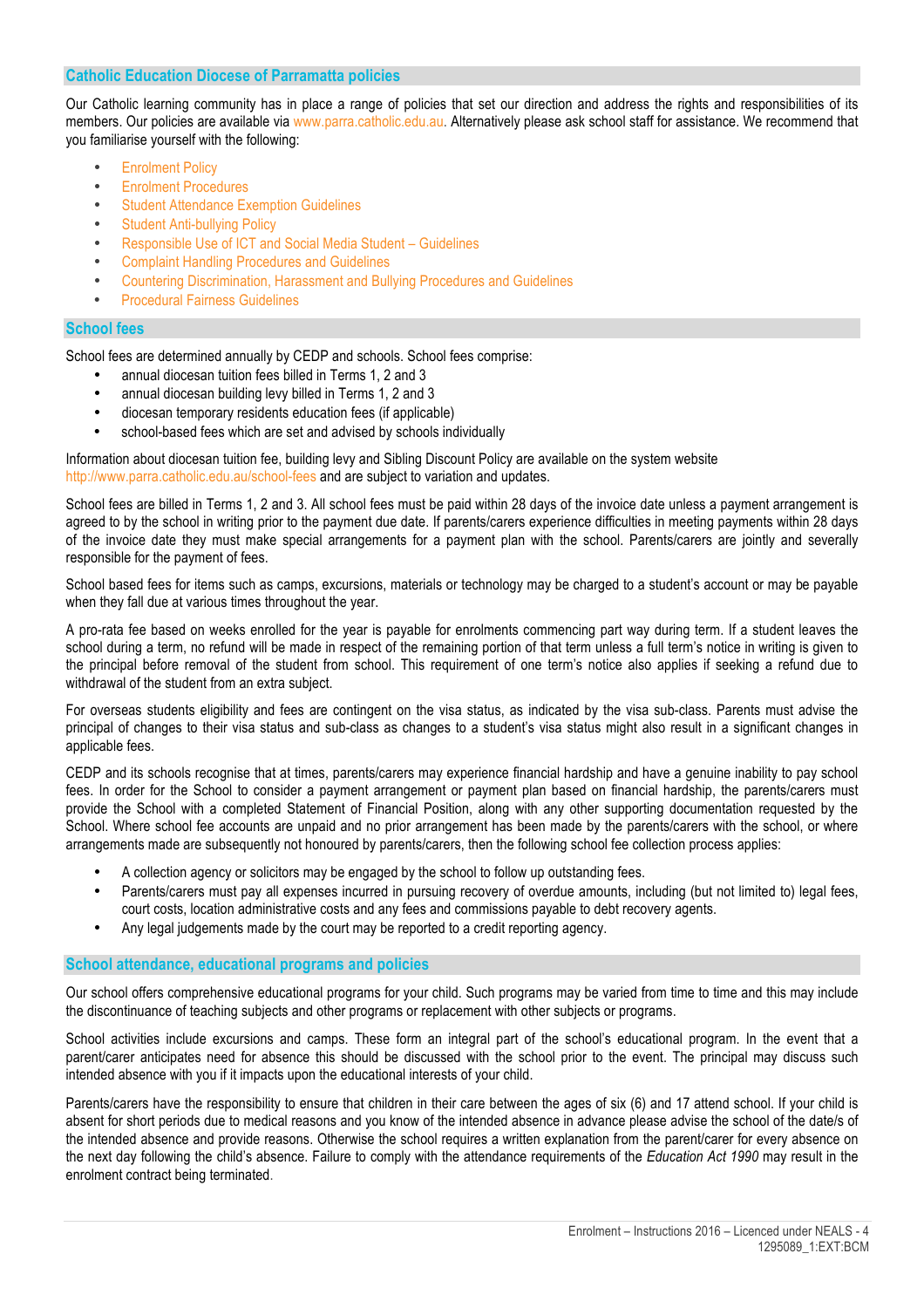If you wish to apply for extended absence of your child from school please do so well in advance of the anticipated date(s) of the absence. To comply with law governing school attendance such requests may be refused.

The school does not undertake insurance of students' personal belongings. We recommend that you obtain suitable insurance for your child's belongings (including family belongings brought to school) throughout the year.

#### **Secure internet and email**

Students are provided with internet access and an email account to enable learning opportunities in a protected and secure environment. Students must abide by the school's policies. Students and parents/carers should be aware of our Responsible Use of ICT and Social Media Student – Guidelines and Password – Procedures: see http://www.parra.catholic.edu.au/policy-central.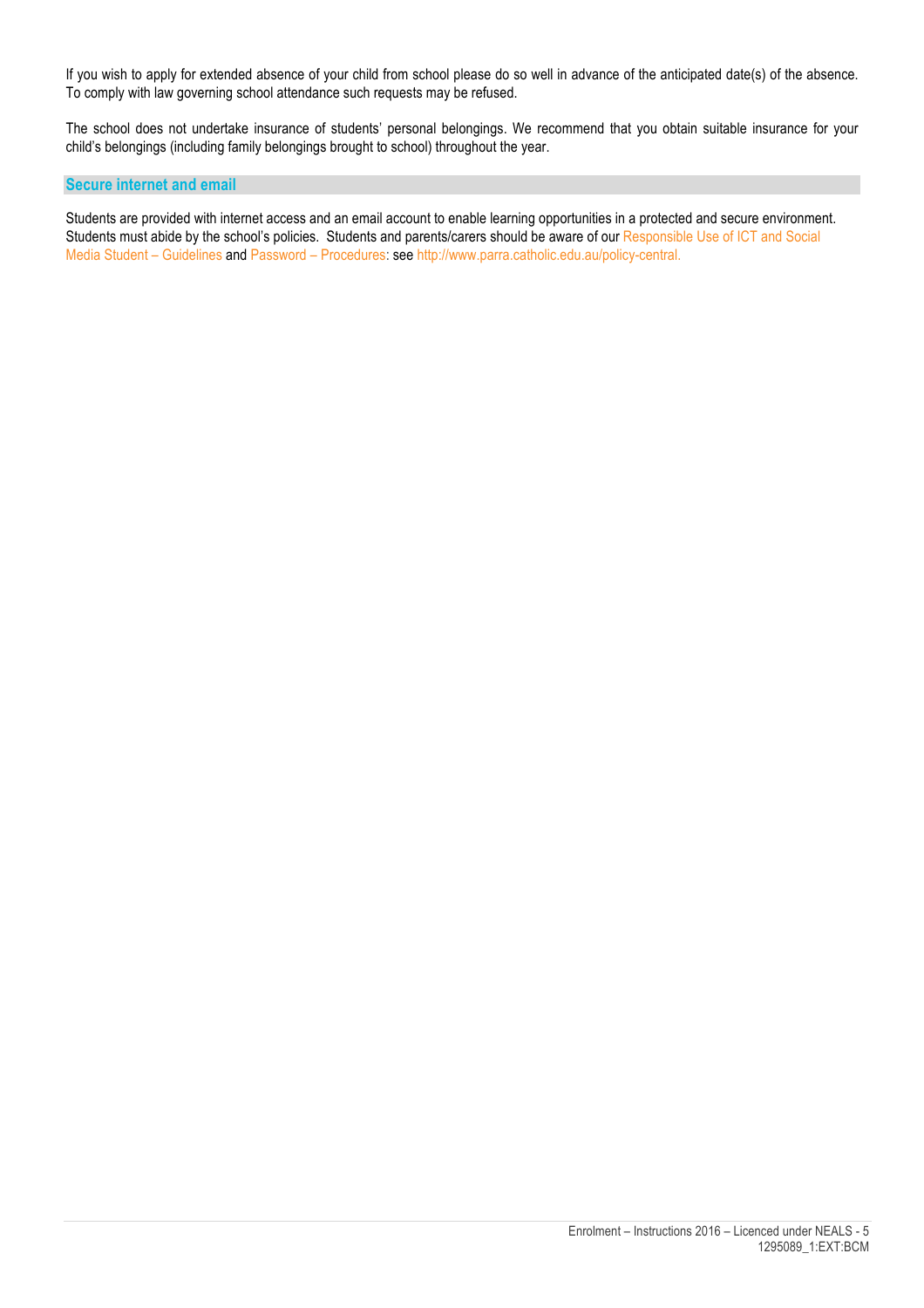# Privacy - Statement

#### Available at: http://www.parra.catholic.edu.au/policy-central

This statement sets out how the Catholic Education Diocese of Parramatta (**CEDP**) collects, uses and discloses personal information through our schools, Catholic Early Learning Centres (**CELCs**), Catholic Out of School Hours Care services (**COSHCs**) and offices.

## What personal information do we collect and how?

We collect personal information, including health information and other sensitive information, about:

- students in our schools and children in our CELCs and COSHCs (together '**Students**') and their parent/s, carer/s or guardian/s ('**Parents**') before, during and after enrolment
- employees and volunteers ('Staff'), contractors and job applicants, and
- other people who come into contact with us.

We will generally collect personal information via forms filled out by Parents or Students; file notes of face to face meetings, interviews or telephone calls; or correspondence with Parents or Students. Sometimes we may be provided with personal information by a third party, for example via a medical report or a reference from another school, care centre or an employer.

## How will we use your personal information?

We will use your personal information for the primary purpose for which it was collected and for such other secondary purposes that are related to the primary purpose and reasonably expected.

We may use the personal information of **Students and Parents:**

- to assess enrolment applications, including assessing possible risks associated with known behaviour to safety of Students and Staff
- to facilitate a smooth transition of Students to our schools, CELCs and COSHCs, which may include a health and allergy management plan, preparing a behaviour management plan or other appropriate strategies aimed at meeting the particular needs of the Student
- to keep Parents informed about a Student's care, education and development
- to perform day to day administration
- to provide for Students' educational, social, spiritual and medical well-being and a safe learning environment
- to obtain donations and market our services
- to prepare State and national reports, and
- to discharge our schools', CELCs' and COSHCs' duty of care and our other legal obligations. We may use the personal information of **Staff and contractors**:
	- $\circ$  to administer employment processes and contracts
	- o to enable our Staff and contractors to work together with our schools, CELCs and **COSHCs**
	- o to obtain funds and market our services
	- o to provide a safe working and learning environment
	- o to discharge our legal obligations, and
	- o for insurance purposes.

We will also use the information for any purpose to which you have consented or that is required or authorised by law.

#### **Photos**

Photos/video/audio of Students are used for various communication media including CEDP, school, CELC, COSHC and Catholic Education Office websites, publications, newsletters, and enrolment posters. If any Parent does not want their child's photo used in any of the above situations please inform the principal of the school, the CELC director or the COSHC supervisor, as applicable.

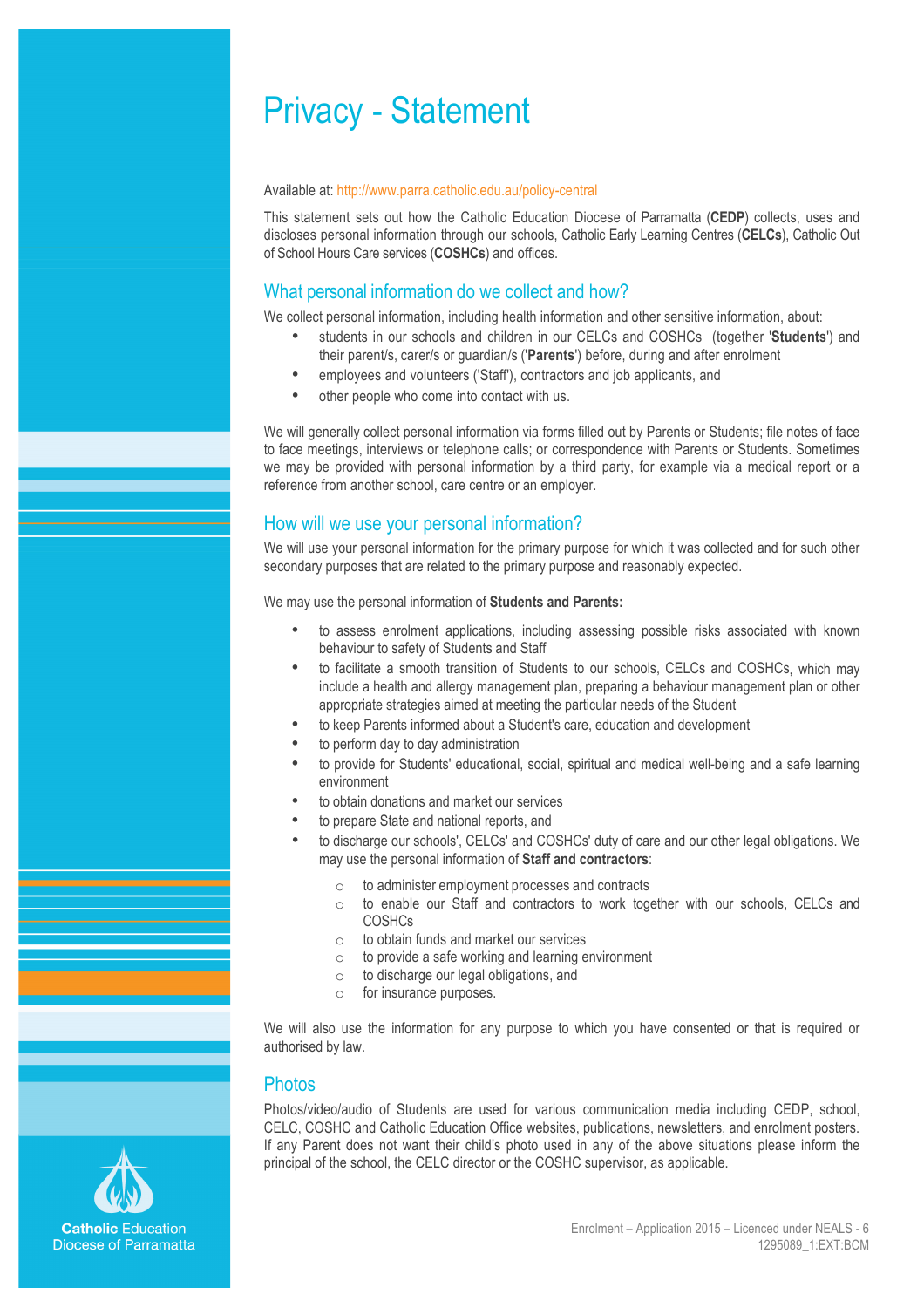## To whom might we disclose your personal information?

We may share personal information between our schools, CELCs, COSHCs and offices, and to:

- another school or care centre to which a student transfers
- government departments
- the local parish of the school, CELC or COSHC or your local parish
- medical practitioners
- organisations which assist us with fundraising and marketing, for example a school's parish, foundation or alumni organisation
- service providers, for example counsellors, specialist visiting teachers and sports coaches
- other service providers, such as email service providers
- recipients of school publications like school newsletters and magazines
- **Parents**
- anyone you authorise us to disclose information to, and
- anyone to whom we are required or authorised to disclose the information by law, including to discharge our duty of care.

## Why do we use and disclose information for marketing and fundraising?

Marketing and donations play an important part in creating current and future learning and caring environments in our schools, CELCs and COSHCs. For these reasons we may disclose personal information to organisations which assist us with fundraising, for example the school's parish, foundation or alumni organisation.

## Parents' occupation and education - National goals for schooling

Information about Parents' occupations and education is accessed by the Australian Curriculum, Assessment and Reporting Authority (ACARA) to meet the government's National Goals for Schooling in the 21st century. These state that the achievement of students in schools should not be affected by discrimination based on sex, language, culture and ethnicity, religion or disability; or by differences arising from social and economic background or geographic location. The goals also state that 'the learning outcomes of educationally disadvantaged students [should] improve and, over time, match those of other students'.

To help schools to achieve these goals, all Parents across Australia, no matter which school their child attends, are asked to provide information about family background. The main purpose of collecting this information is to promote an education system that is fair for all Australian students regardless of their circumstances.

We use the information to evaluate whether our policies are effective and to ensure that no group is experiencing undue disadvantage.

Providing information about Parents' occupation and education is voluntary, but Parents' information will help us to ensure that all students are being well served by our schools.

## When will we send information overseas?

We will not send personal information outside Australia without:

- the consent (express or implied) of the individual, or their Parent where necessary, or
- otherwise complying with the Australian Privacy Principles or other applicable privacy legislation.

Our schools', CELCs', COSHCs' and office email systems are provided through Google Apps. Consequently emails and email account details may be transferred, stored and processed in the United States or any other country utilised by Google.

Our schools use a range of contemporary learning tools and latest technologies including Web 2.0 tools, Hubworks, cloud-based web services and apps for education. We may provide personal information to the relevant service provider in connection with the provision of these services. The service providers may be located, or store and process information, outside Australia, including in the United States, Singapore and Ireland.